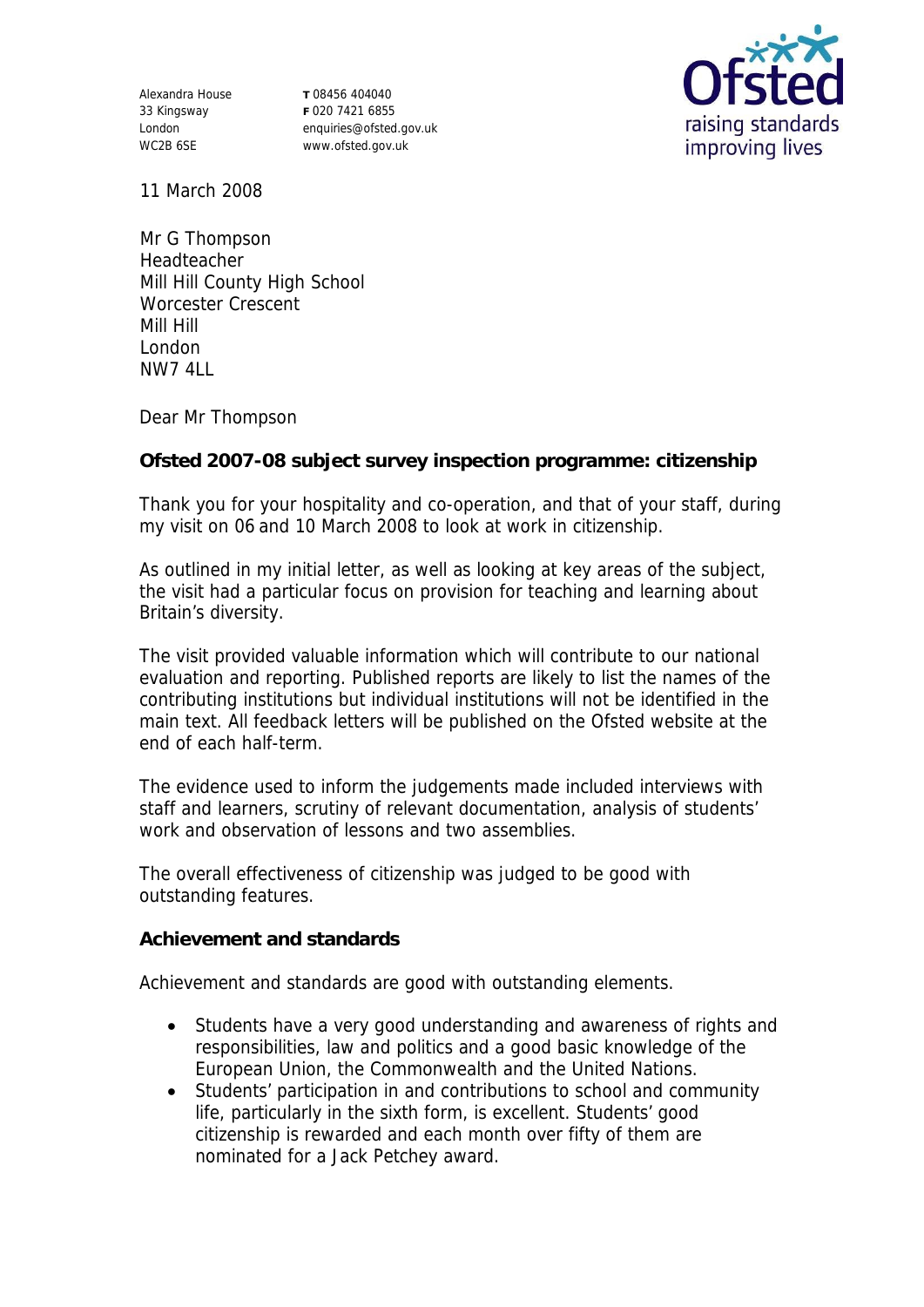- Sixth formers contribute much to school life in terms of behaviour, health and safety, promoting fund-raising, environmental awareness and social harmony.
- The school council participates in the annual Remembrance Day ceremony and helps to interview staff. The council has yet to consider issues in the wider community.
- The school's technology specialism is reflected in the turbine on site, launched in 2007. This has raised students' and staff's awareness of global energy issues. The school has a Green Flag Eco award and a large number of students is involved in numerous environmental projects. Groups of students make presentations on sustainability to primary schools.
- Students are encouraged to take an interest in the news. Some tutors, especially in the sixth form, do this well in form time.

## **Quality of teaching and learning of citizenship**

The quality of teaching and learning is good. During the visit only citizenship work in geography was observed.

- In an excellent lesson on sweatshops, Year 8 students examined clothes to see where they were made and considered the low wages and hard working conditions in some countries.
- Teachers use the interactive whiteboard well, for example to show video clips of African street children.
- A lower attaining Year 8 group enjoyed using Google Earth to consider locations that are significant to them. This project has the potential to contribute to work in citizenship.
- The quality of marking of citizenship work ranges from excellent, for example "Listen out for the BNP in the news and think about what your opinion is about them", to satisfactory.
- The sheets to record students' participation in school life and outside school are excellent but, as yet, are not being used well by all form tutors.

## **Quality of the curriculum**

The curriculum is good.

- The school delivers the citizenship programmes of study mainly through other subjects with a few discrete lessons in the personal, social, health and citizenship (PSHCE) programme. Both methods of delivery are increasingly successful.
- The recent involvement of Year 11 form tutors in preparing and sharing discrete citizenship lessons has led to some imaginative and well considered lesson plans. These plans show that teachers are prepared to confront difficult issues, such as how to avoid terrorism, as well as giving students excellent, practical information, such as on volunteering in the local community.
- The careers programme covers some citizenship issues well, for example stereotyping in the work place.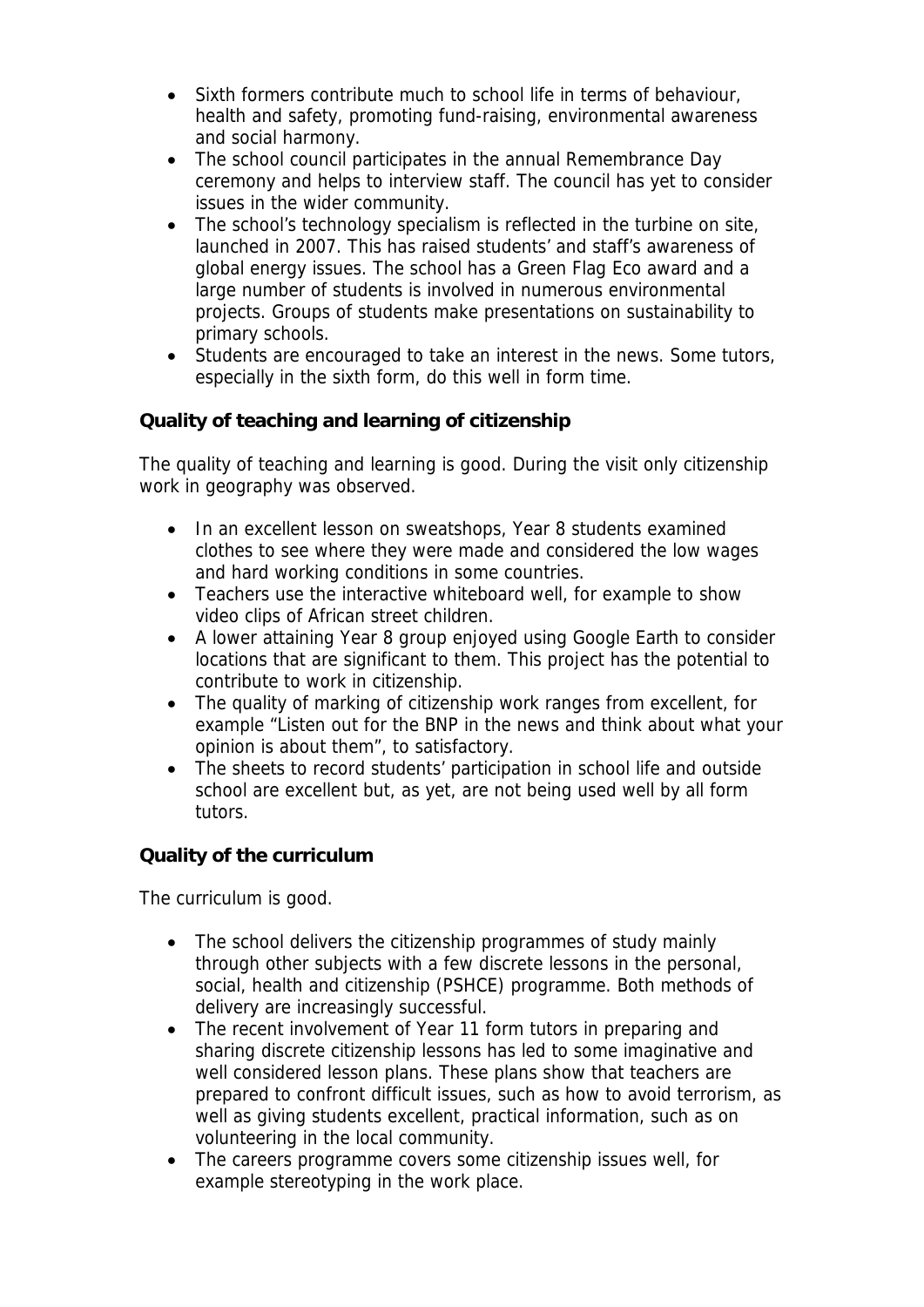- As most citizenship topics are taught by form tutors or subject teachers, students cover slightly different topics and not all in the same depth.
- The school is aware that further work is needed to extend students' knowledge as they become older, for example on human rights, and to check overlap when a topic is covered by several subjects in one year.
- Several subjects stimulate discussions, for example on moral issues in English, animal testing in science or recycling in design and technology.
- History schemes of work for Years 7 to 9 include 'overarching questions' such as 'When is conflict justified?'. These strengthen its contribution to citizenship.
- Students take challenging examinations in citizenship in Years 9 and 10. All departments contribute questions for them.

**Leadership and management of citizenship**

The leadership and management of citizenship are good.

- The co-ordinator for citizenship is experienced and enthusiastic about the subject. She brings realism about how much can be expected of tutors and works hard to simplify procedures and materials.
- The comment boxes used to assess work are effective. Some tutors use these better than others. The forms for students to record their work in citizenship and their contributions to school and community life are an excellent idea.
- All assessment and reporting requirements are met.
- Because she has a tutor group, the citizenship co-ordinator is not able to observe discrete lessons in the subject to evaluate the content and the quality of teaching.
- You and your senior management team support the subject with interest and are fully involved in deliberations about how best to improve delivery of the citizenship programmes of study.
- Several teachers and heads of department are very enthusiastic about citizenship and contribute well to its development.

**Subject issue: teaching and learning about Britain's diversity**

- The discrete citizenship lessons in Year 10 include lessons on the diversity of society in the United Kingdom linked with consideration of refugees and asylum seekers.
- Students value the cultural and ethic diversity of the school's population. They keenly discuss their own roots and sense of Britishness.
- Religious education lessons include consideration of other faiths and respect for those from different cultures.
- The school celebrates the Chinese New Year and religious festivals such as Diwali.
- Black History month is a well established event.
- The school puts on a very popular annual show each year where the culture, music and drama of different ethnic groups are celebrated.